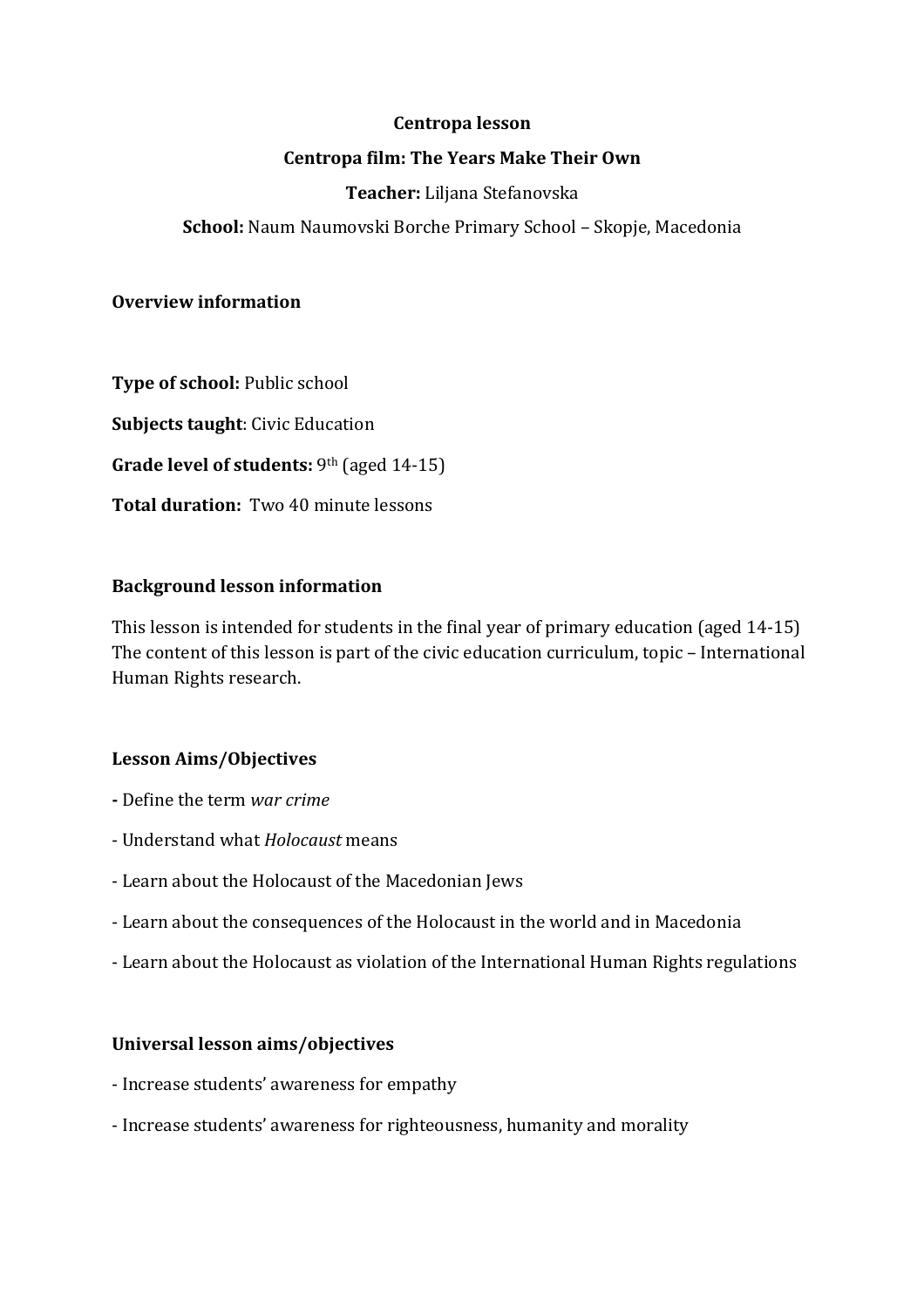- Increase students' critical attitude towards anti-Semitism, nationalism and other forms of discrimination

- Increase students' critical attitudes towards war crimes

- Condemn the Holocaust as one of the most horrible events in the history of mankind

# **Resources**

**- Centropa webpage –** www.centropa.org

- Link for the **Centropa** film – http://www.centropa.org/centropa-cinema/beno-and-rozakamhi-years-make-their-own?subtitle\_language=

- The Internet
- Printed material
- Civic education 9<sup>th</sup> grade text book (pages 56-57)
- Computer, LCD projector, screen, speakers

#### **Lesson one**

## **Introduction** (5-7 minutes)

Activity one: The teacher introduces the topic - War crimes and the Holocaust of the Macedonian Jews.

**Activity two:** The teacher introduces Centropa film - The Years Make Their Own

**Activity three:** Students are given a task while watching the film – identify violation of International Human Rights regulations and war crimes in the film (pair work activity)

## **Main part (25 minutes)**

Activity one: The students watch Centropa film The years Make Their Own

**Activity two:** The teacher writes the term *war crime* on the board. The students read part of the Statute of the International Criminal Court ( from their text books) and identify the regulations of the International Human Rights which were violated in the Holocaust of the Macedonian Jews